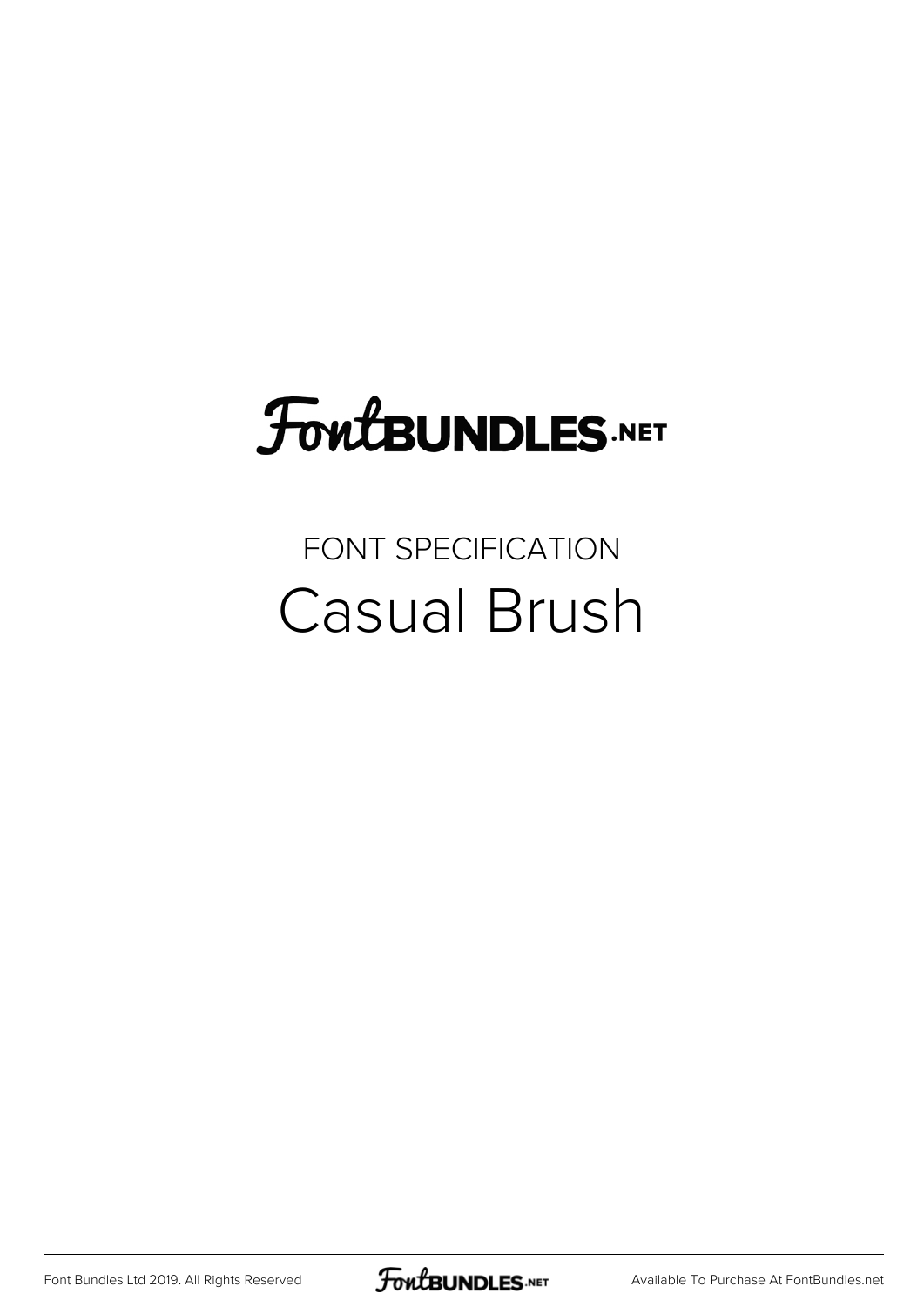## Casual Brush - Regular

Uppercase Characters



Lowercase Characters

Numbers

Punctuation and Symbols

All Other Glyphs

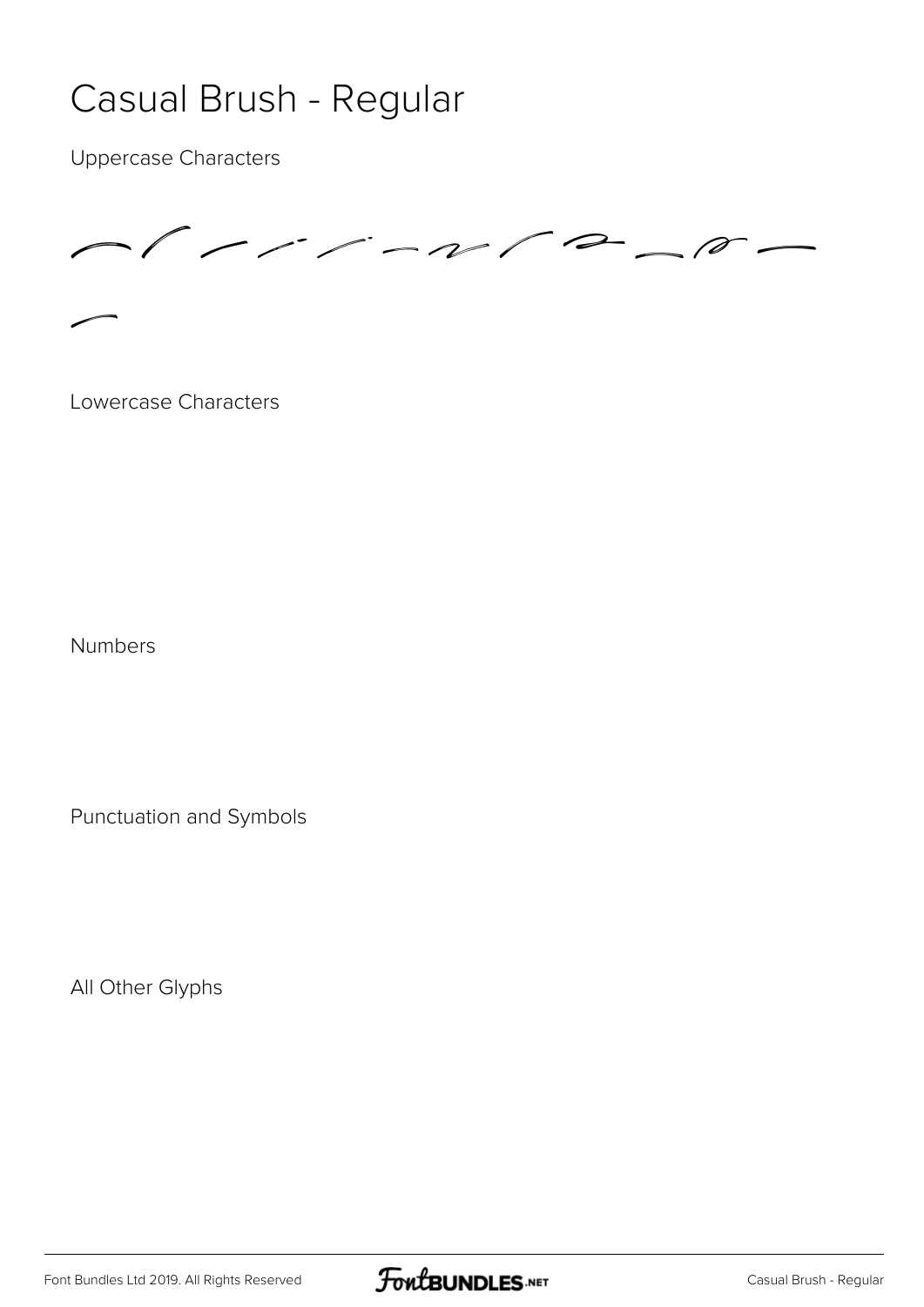## Casual Brush - Regular

Uppercase Characters

ABCDEFGHIJKLMNOPQRSTUVWXYZ

Lowercase Characters

abcdefghijklmnopqrstuvwxyz

Numbers

0123456789

Punctuation and Symbols

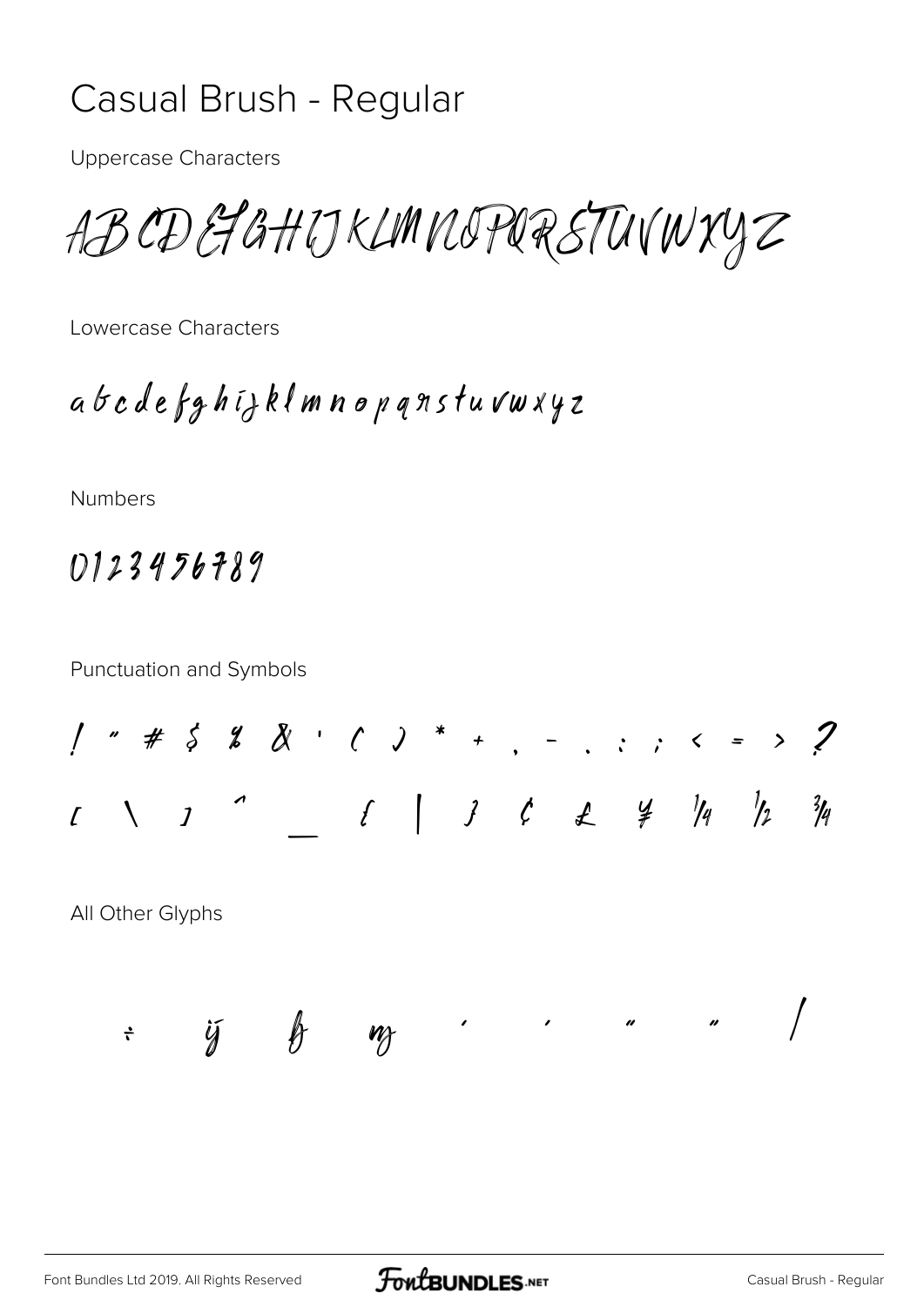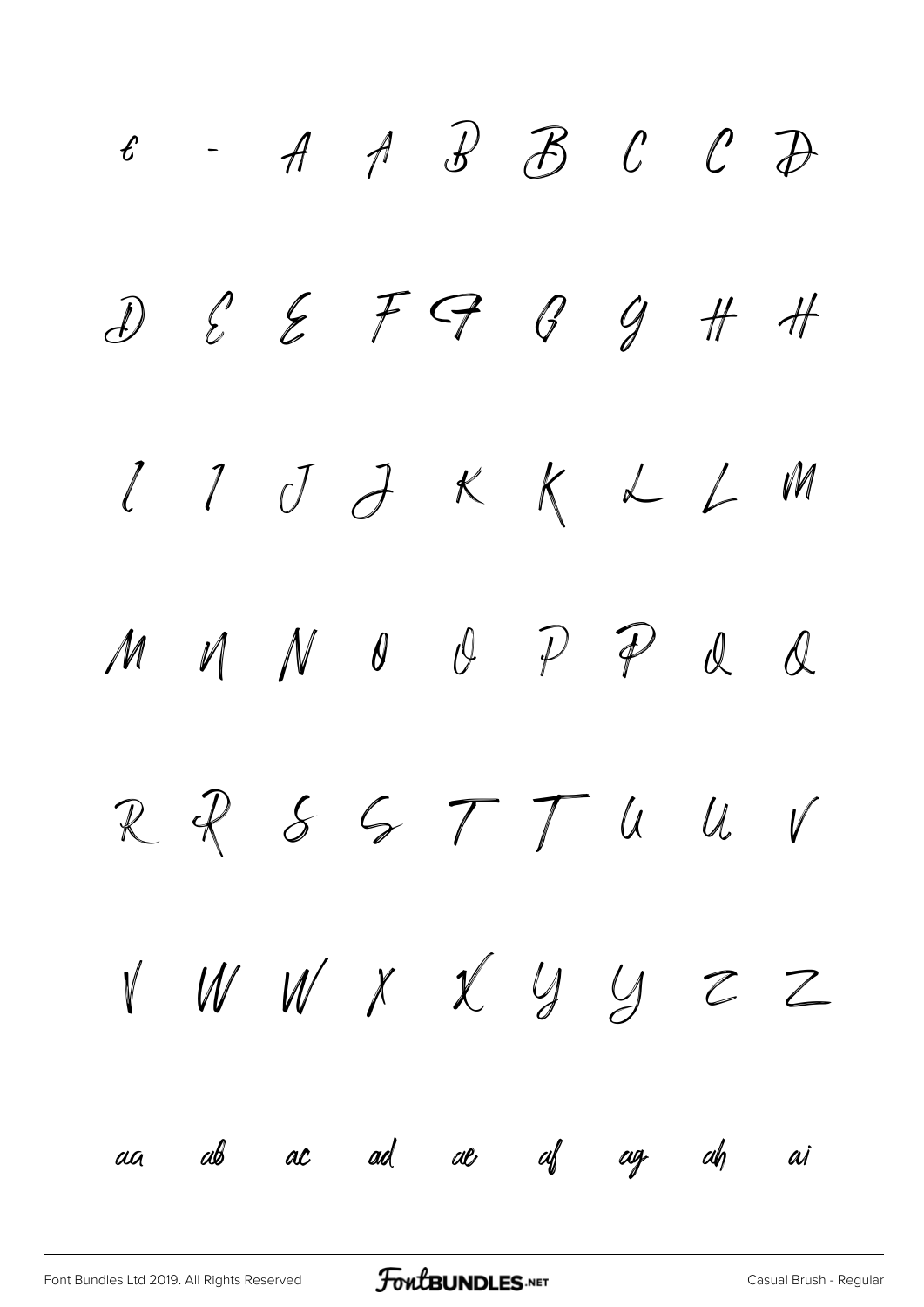|  |  | az ak al am an ao ap ag ar            |  |         |
|--|--|---------------------------------------|--|---------|
|  |  | as <del>at</del> au av au ax ay ar ba |  |         |
|  |  | $66$ be $66$ be $66$ by $66$ bi bj    |  |         |
|  |  | bk bl bm ba bo bp bg bn               |  | $\beta$ |
|  |  | tt bu bv bw bx by bz ca cb            |  |         |
|  |  | ce ed ce cf cg ch ci cj ck            |  |         |
|  |  | d cm en co en cq or es et             |  |         |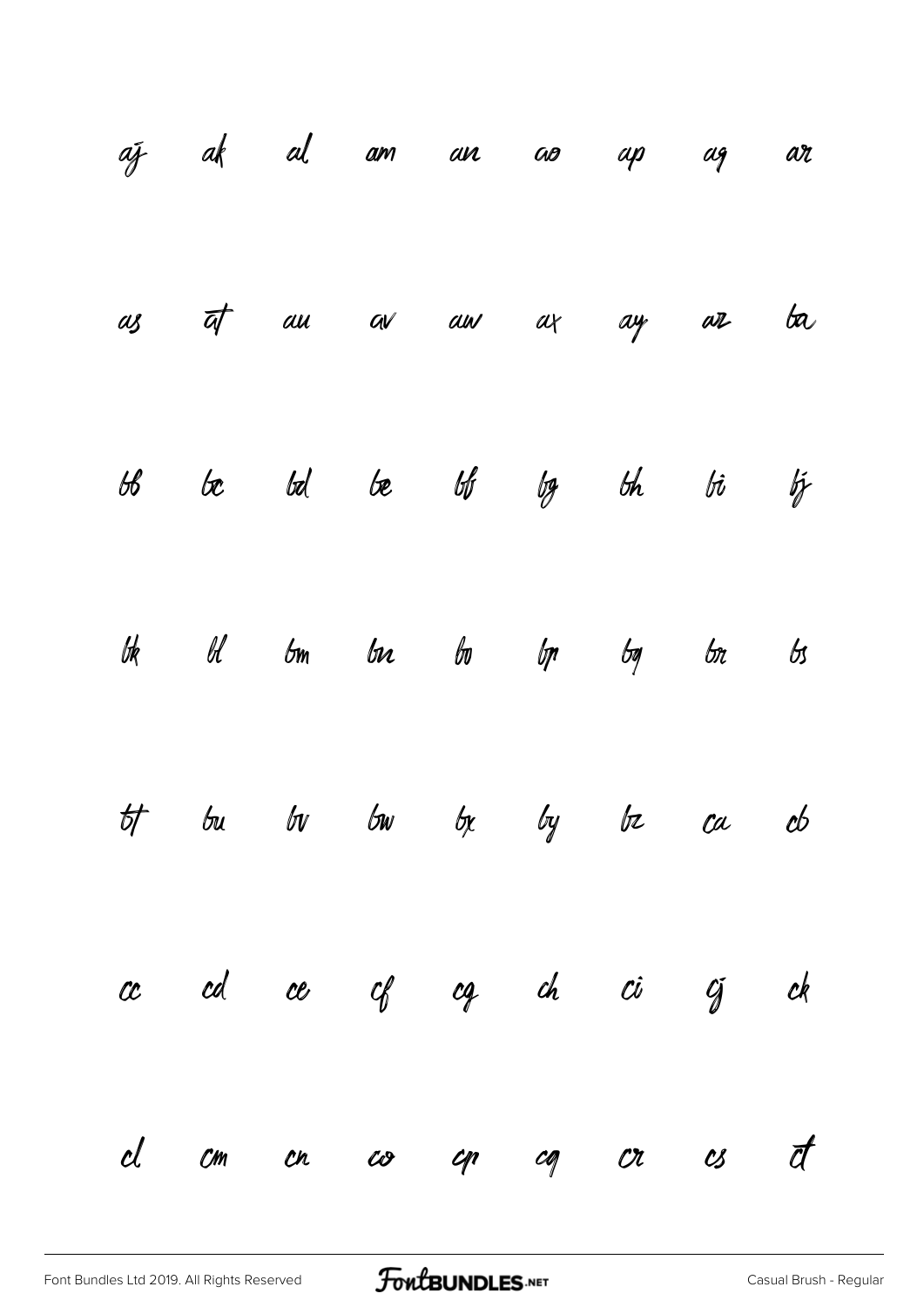|    |          |  |  | cu cu cw cx cy cr da db dc                               |       |  |
|----|----------|--|--|----------------------------------------------------------|-------|--|
|    |          |  |  | dd de df dg dh di dj dk dl                               |       |  |
|    |          |  |  | dm dm do dp dg dr ds dt du                               |       |  |
|    |          |  |  | $d\nu$ $d\omega$ $d\chi$ $d\gamma$ $d\alpha$ ea eb ec ed |       |  |
|    |          |  |  | ee ef eg eh ei ej ek el em                               |       |  |
|    |          |  |  | en eo ep eg er es ef eu ev                               |       |  |
| ew | $\alpha$ |  |  | ey er fa fb fc                                           | fd fe |  |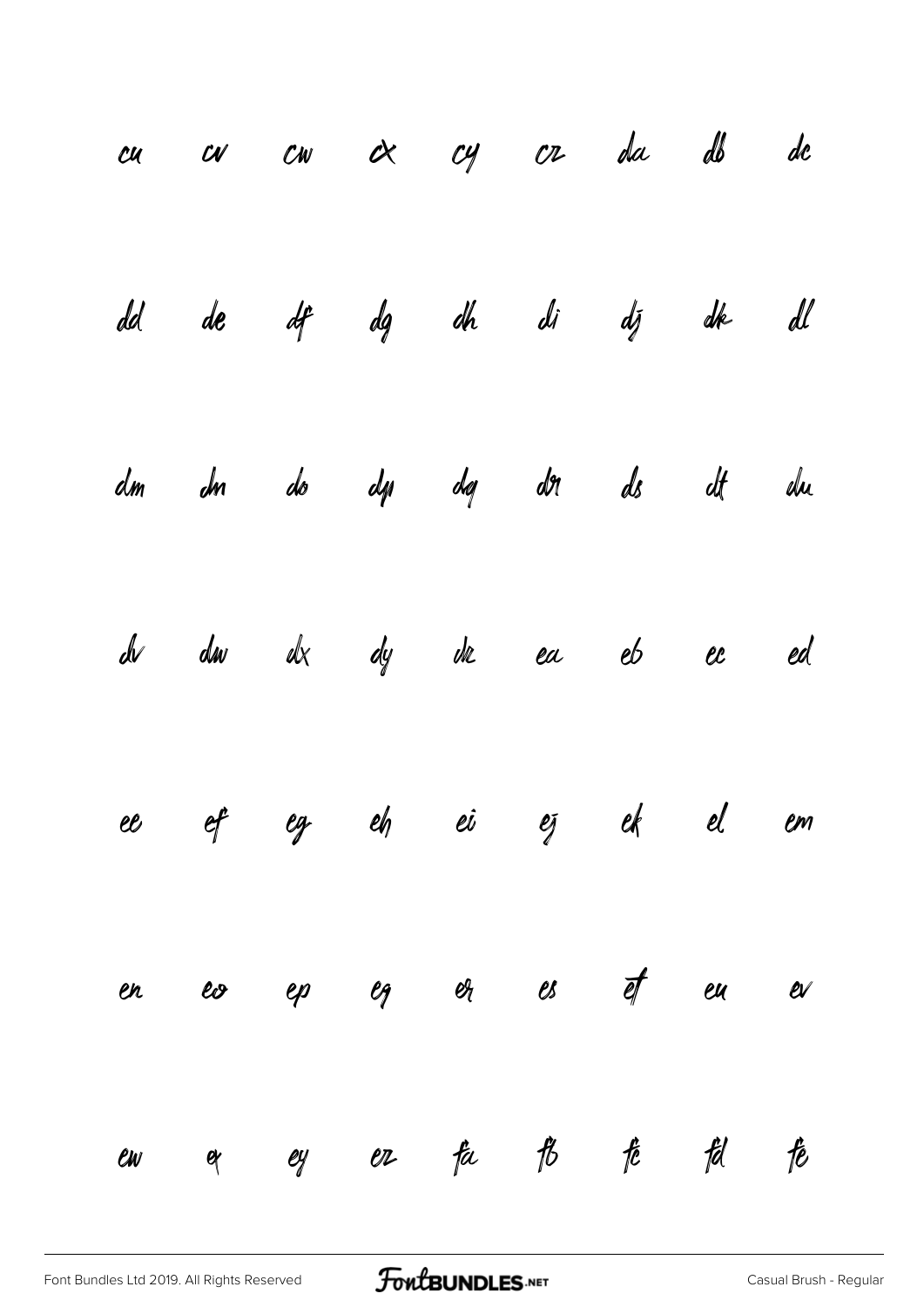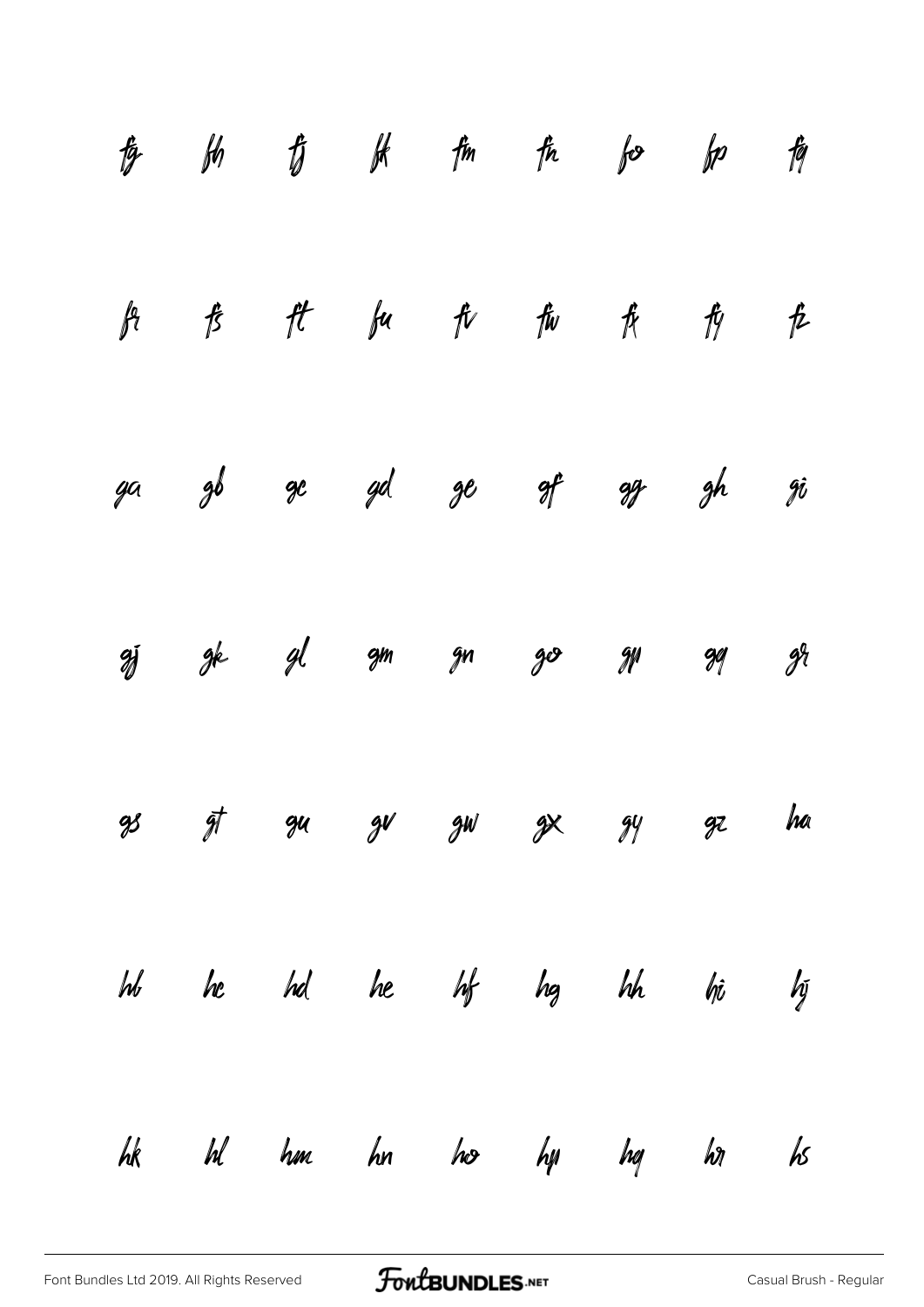|                    |                         | It hu hv hu h $\times$ hy hz ia ib                                           |  |                                                       |                |
|--------------------|-------------------------|------------------------------------------------------------------------------|--|-------------------------------------------------------|----------------|
|                    |                         | ic id ie if ig ih ii ik il                                                   |  |                                                       |                |
|                    |                         | îm ứn io ýn íg in is ít íu                                                   |  |                                                       |                |
|                    |                         | iv in ix iy iz ja jb je jd                                                   |  |                                                       |                |
|                    |                         | je j< jg jh ji ji jk jl jm                                                   |  |                                                       |                |
|                    |                         | $\tilde{J}$ n jo $\tilde{J}$ n $\tilde{J}$ q j $\tilde{J}$ j $J$ $\tilde{J}$ |  | $\dot{\partial}^{\dot{u}}$ $\dot{\partial}^{\dot{v}}$ |                |
| $\dot{\partial}$ W | $\bar{\partial}^{\chi}$ | $\mathcal{Y}'$ $\mathcal{Y}$ be $\mathcal{Y}'$ be $\mathcal{Y}'$             |  |                                                       | $\mathbf{k}$ e |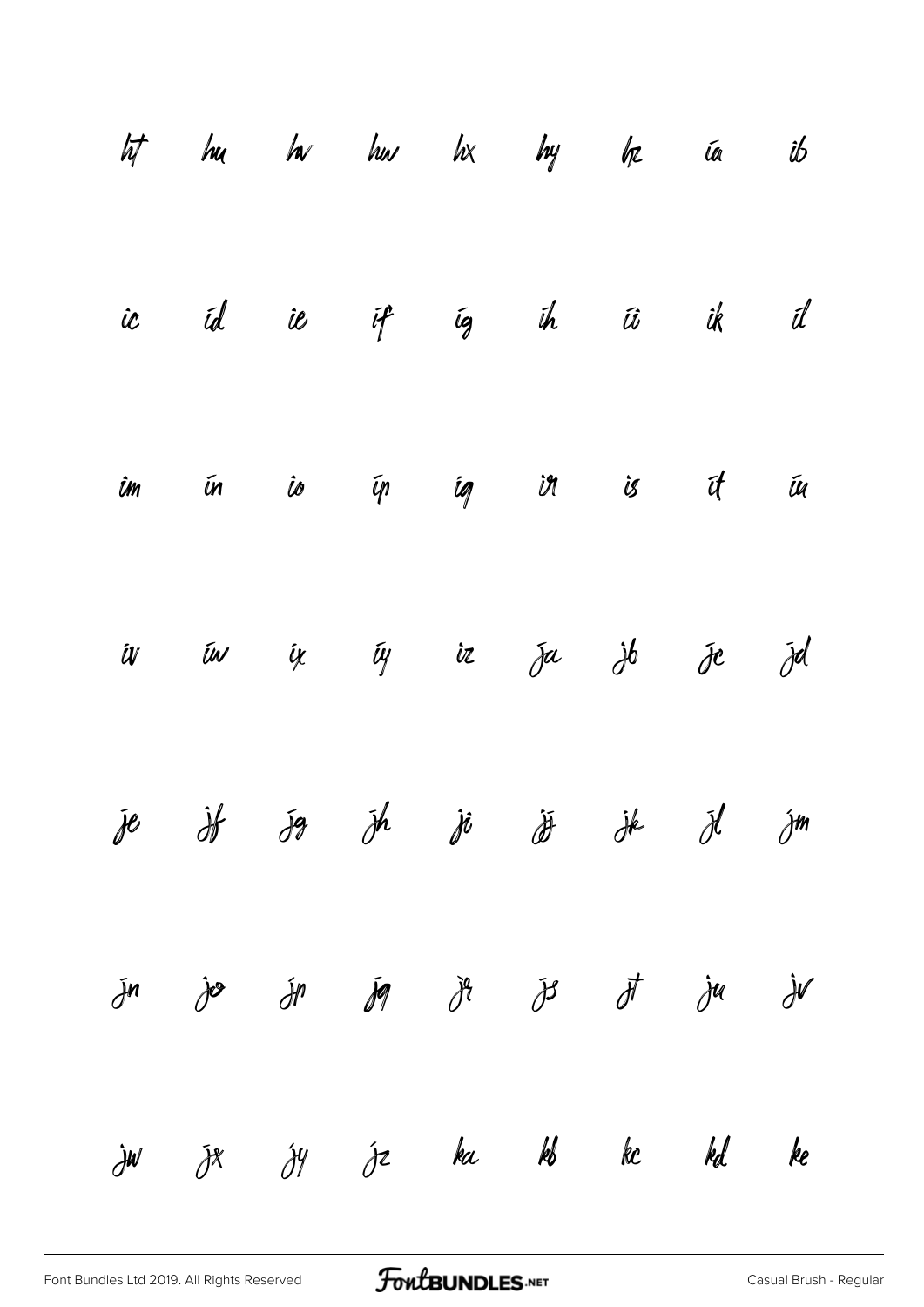|    | kf kg kh ki kj kk kl km kn                                              |  |                      |  |     |
|----|-------------------------------------------------------------------------|--|----------------------|--|-----|
|    | ko kp kg kor kz kt ku kv k <b>w</b>                                     |  |                      |  |     |
|    | k ky kz fa lb fc (d le lf                                               |  |                      |  |     |
|    | $\ell_3$ $\ell_b$ $\ell_b$ $\ell_b$ $\ell_b$ $\ell_b$ $\ell_b$ $\ell_b$ |  |                      |  |     |
|    | lg ln ls lt lu lv lu lx ly                                              |  |                      |  |     |
|    | bz ma mb mc md me nof mg mh                                             |  |                      |  |     |
| MÄ |                                                                         |  | mg mk ml mm mn mo mp |  | maj |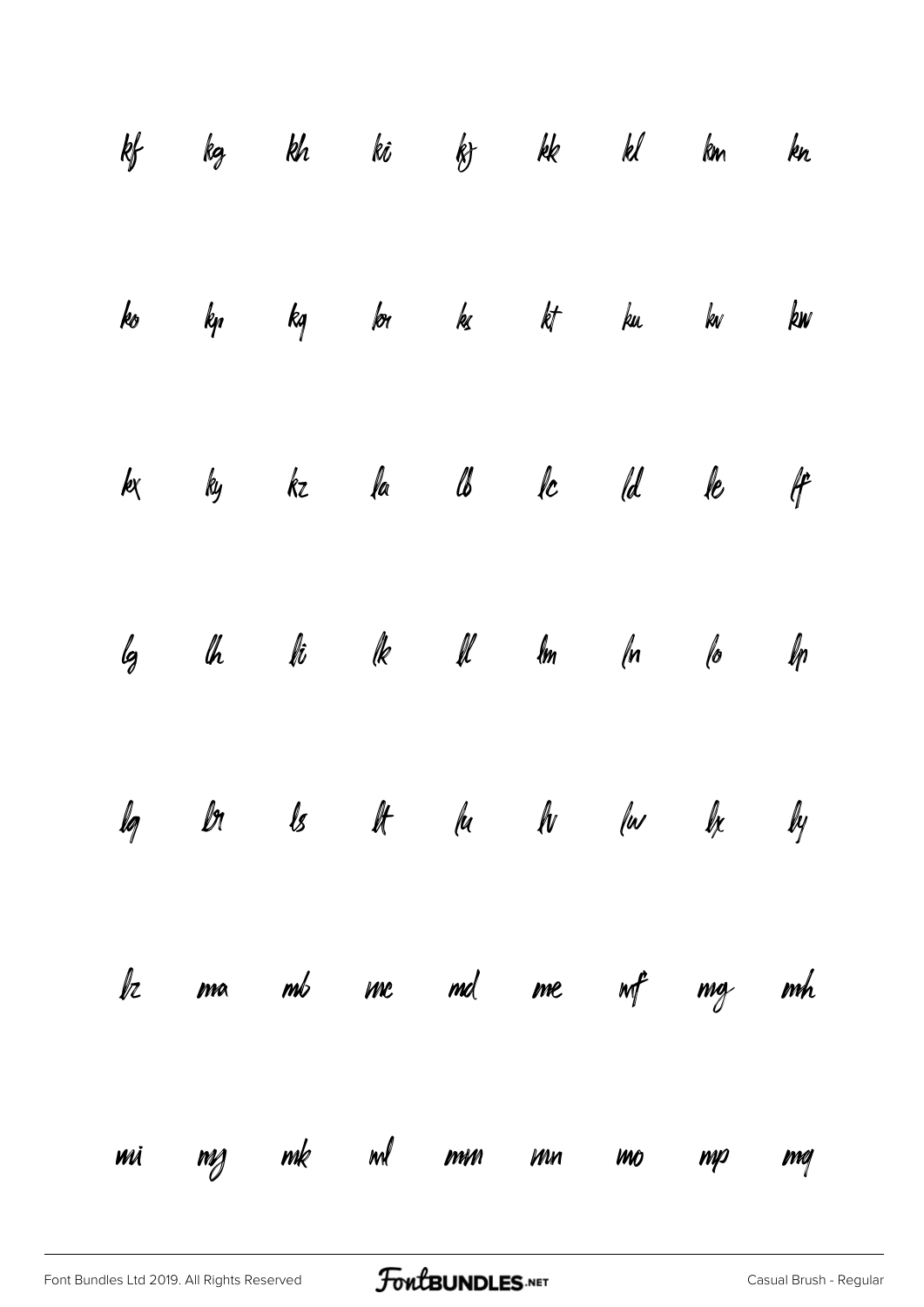|    | $m$ r $m$ g $n\bar{d}$ $m$ u $m$ $m$ w $m$ |  |  |       |    |
|----|--------------------------------------------|--|--|-------|----|
|    | ma nb nc nd ne nf ng nh                    |  |  |       | Wĺ |
|    | nk ml nm mn no mp ng n <sup>g</sup> c ns   |  |  |       |    |
|    | nt mu nv nu nx ny mz oa ob                 |  |  |       |    |
|    | oc od oe of og oh oi oz ok                 |  |  |       |    |
|    | ol om ou oo op og or                       |  |  | os at |    |
| ou | ov ow ox by oz                             |  |  | pa pb | pc |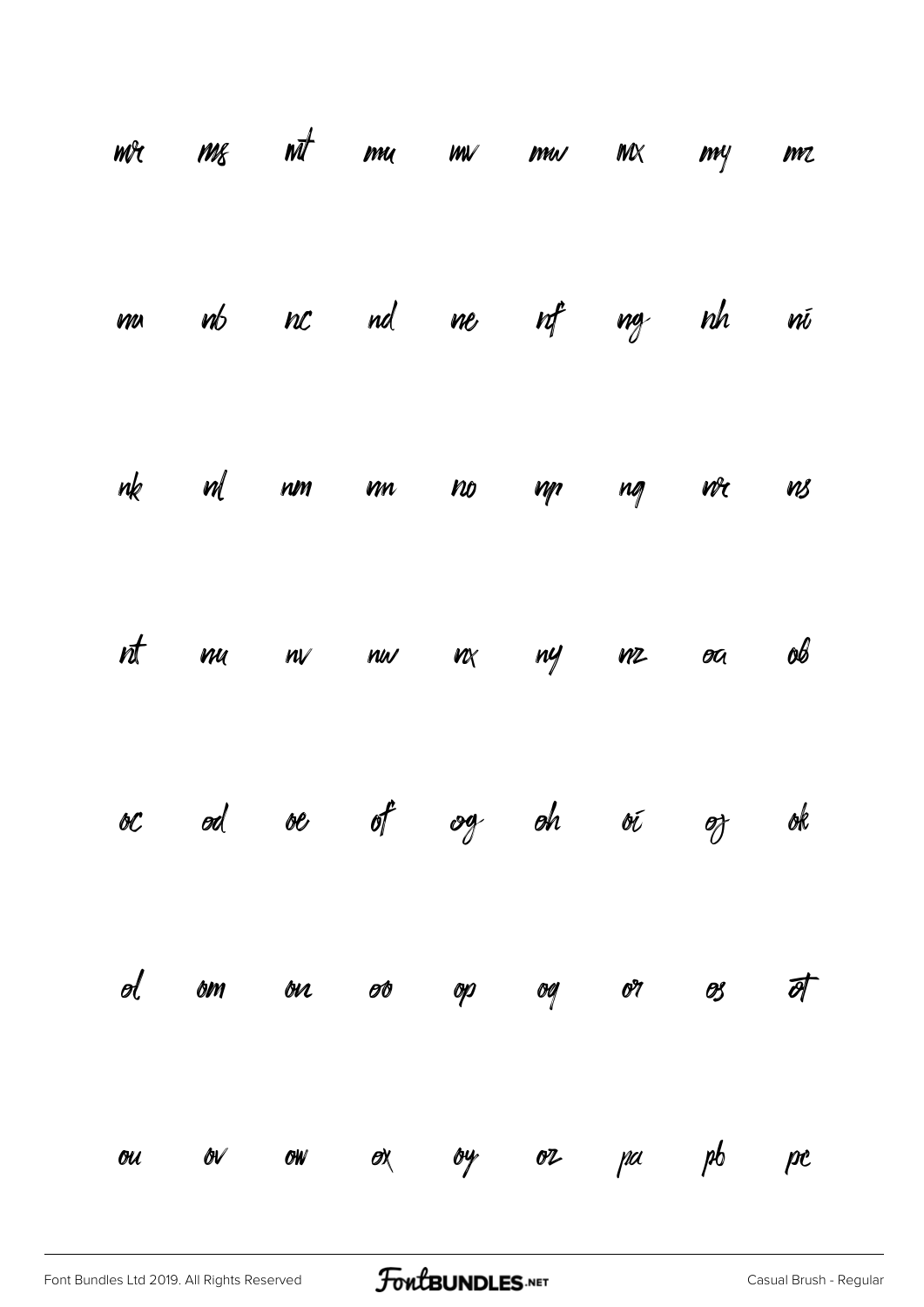|               |               |  |  | pd pe pf pg ph pi ps pk pl                                  |               |
|---------------|---------------|--|--|-------------------------------------------------------------|---------------|
|               |               |  |  | $\gamma$ m pin po pin pog ph ps pt pu                       |               |
|               |               |  |  | $p$ $p$ $p$ $p$ $p$ $p$ $p$ $p$ $p$ $q$ $q$ $q$ $q$ $q$ $q$ |               |
|               |               |  |  | qe q <sup>e</sup> qg qh qi qg qk ql qm                      |               |
|               |               |  |  | que go que que gr que avec                                  |               |
| qw            | $\mathscr{A}$ |  |  | gy gz ra rob re rd                                          | $\mathcal{H}$ |
| $\mathcal{H}$ |               |  |  | hg tih hi tij tik til tim tin                               |               |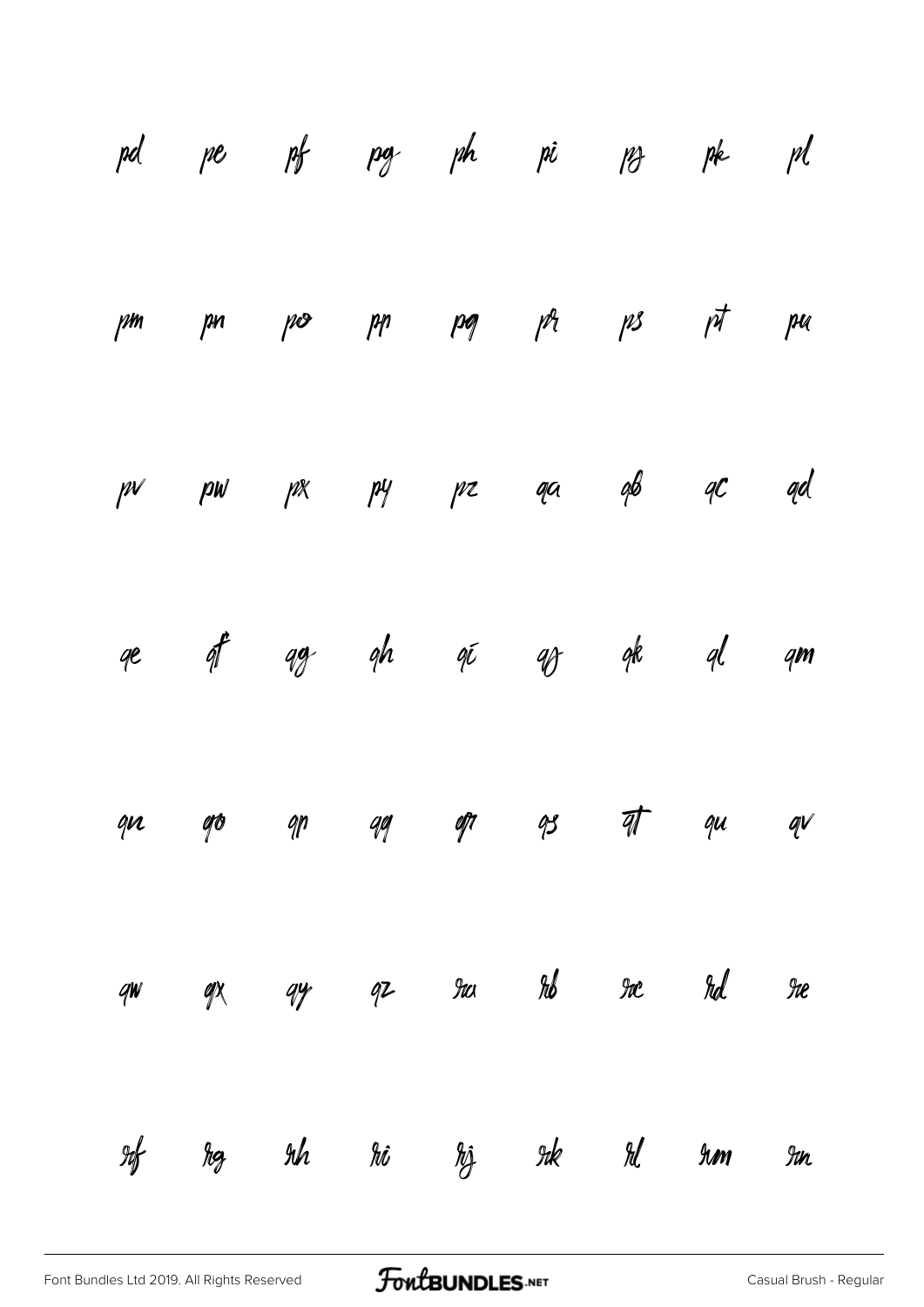| $\mathcal H\!\!\mathit{o}$ |                                 |  |                            | Iq hq IA hk Int hu Iw hw                |                  |
|----------------------------|---------------------------------|--|----------------------------|-----------------------------------------|------------------|
|                            |                                 |  |                            | $9x$ $9y$ $9x$ $5a$ $5b$ $5c$ $5d$ $5e$ | $\hat{f}$        |
|                            |                                 |  |                            | sg sh si sj sk sl sm sn sv              |                  |
| $\oint$                    | $\mathscr{S}_2$ $\mathscr{S}_1$ |  | $88$ $54$ $54$ $54$ $54$   |                                         | $\mathcal{S}$    |
|                            |                                 |  |                            | sz ta tó te tel te t <del>f</del> tg th |                  |
|                            |                                 |  | to to the tell time to too | $t$ <sub>p</sub> $t$ <sub>q</sub>       |                  |
| $t_{\ell}$                 |                                 |  |                            |                                         | $\boldsymbol{t}$ |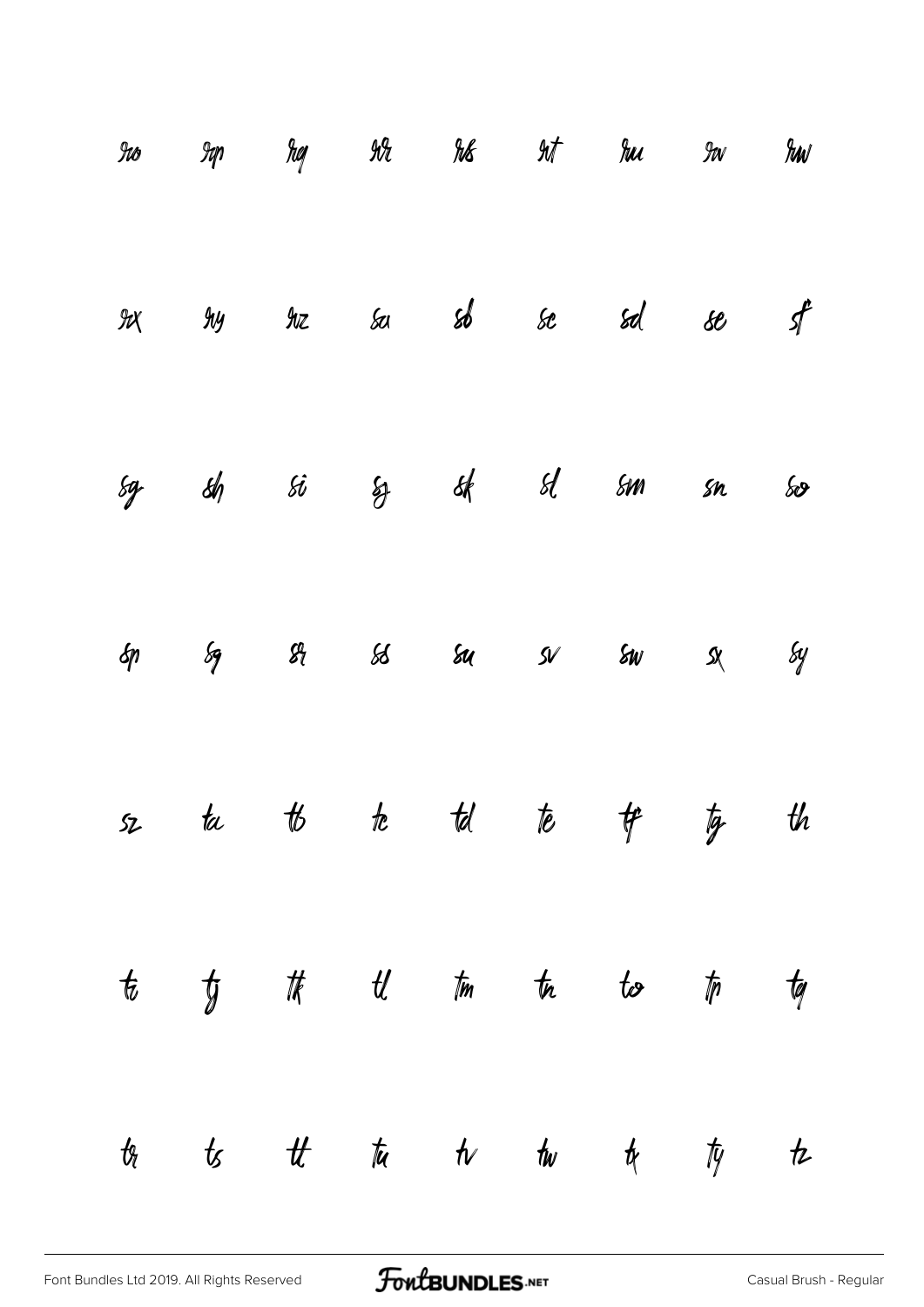|  |  | ua ub uc ud ue uf ug uh ui   |  |  |
|--|--|------------------------------|--|--|
|  |  | cy ak al um un uo up ug ur   |  |  |
|  |  | us ut un uv un ur uy uz va   |  |  |
|  |  | vto ve vel ve ve vg vh ve vz |  |  |
|  |  | vk vl vm vn vo vp vg vr vs   |  |  |
|  |  | it vu vv vu vx vy vz wa wb   |  |  |
|  |  | we we we wf wg wh wi wy wk   |  |  |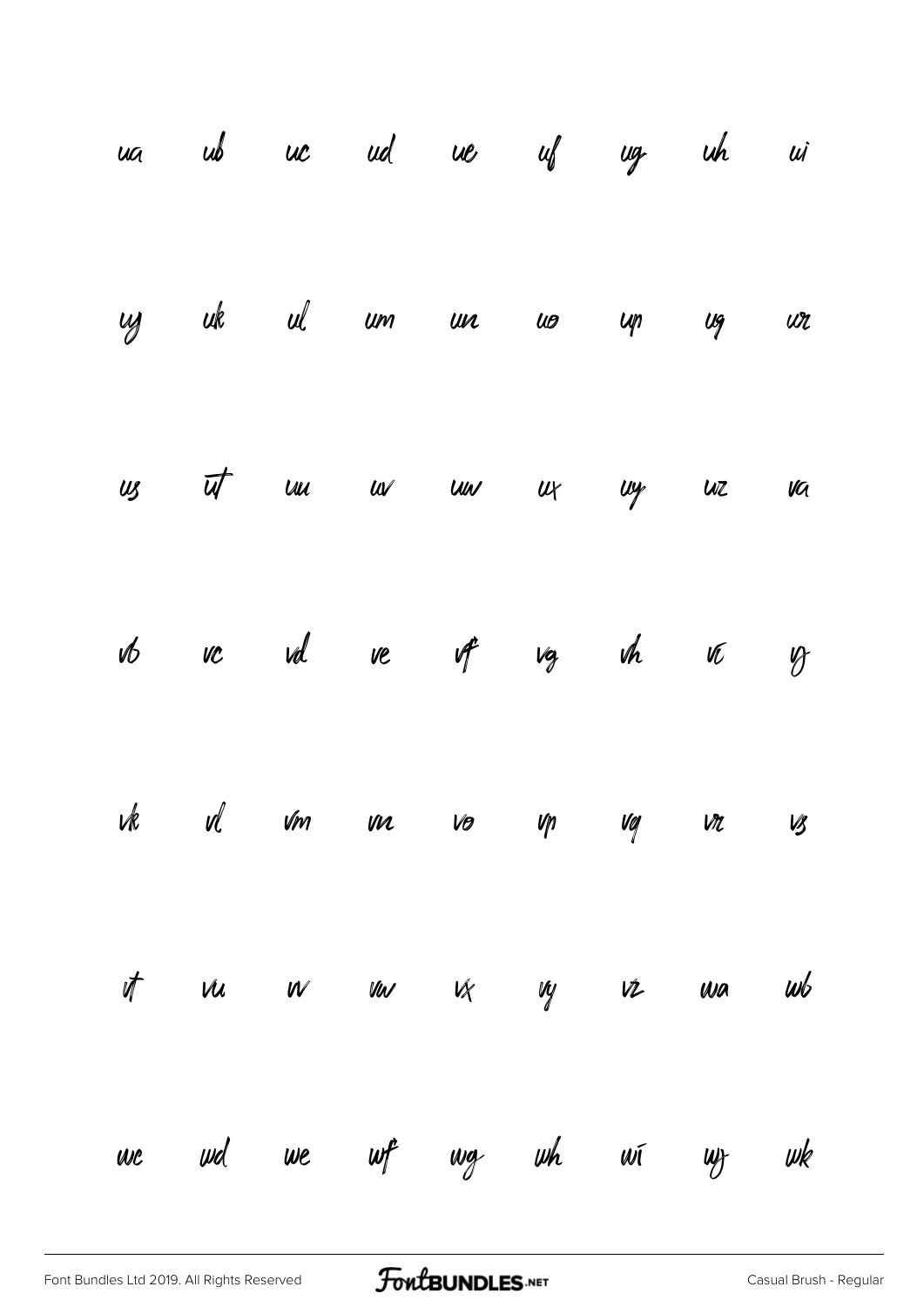|        | $\omega l$ $\omega m$ $\omega o$ $\omega p$ $\omega q$ $\omega$ $\alpha$ $\omega t$ |    |    |       |               |                                     |    |    |
|--------|-------------------------------------------------------------------------------------|----|----|-------|---------------|-------------------------------------|----|----|
|        | $wu$ $uv$ $uvv$ $ux$ $uvy$ $wz$ $xa$ $xb$                                           |    |    |       |               |                                     |    | XC |
|        | xd xe xf                                                                            |    |    |       |               | xg xh xī yī xk xl                   |    |    |
| $X\!M$ | $x_n$                                                                               |    |    |       |               | $x_0$ $x_1$ $x_2$ $x_3$ $x_5$ $x_1$ |    | XU |
|        | xv xv xy xz ya yb ye yd                                                             |    |    |       |               |                                     |    |    |
| ye     |                                                                                     |    |    |       |               | sf yg yh yi ys yk yl ym             |    |    |
| yn     | yo                                                                                  | yp | yq | $y_t$ | $\frac{1}{2}$ | $\frac{1}{\sqrt{2}}$                | уи | yv |